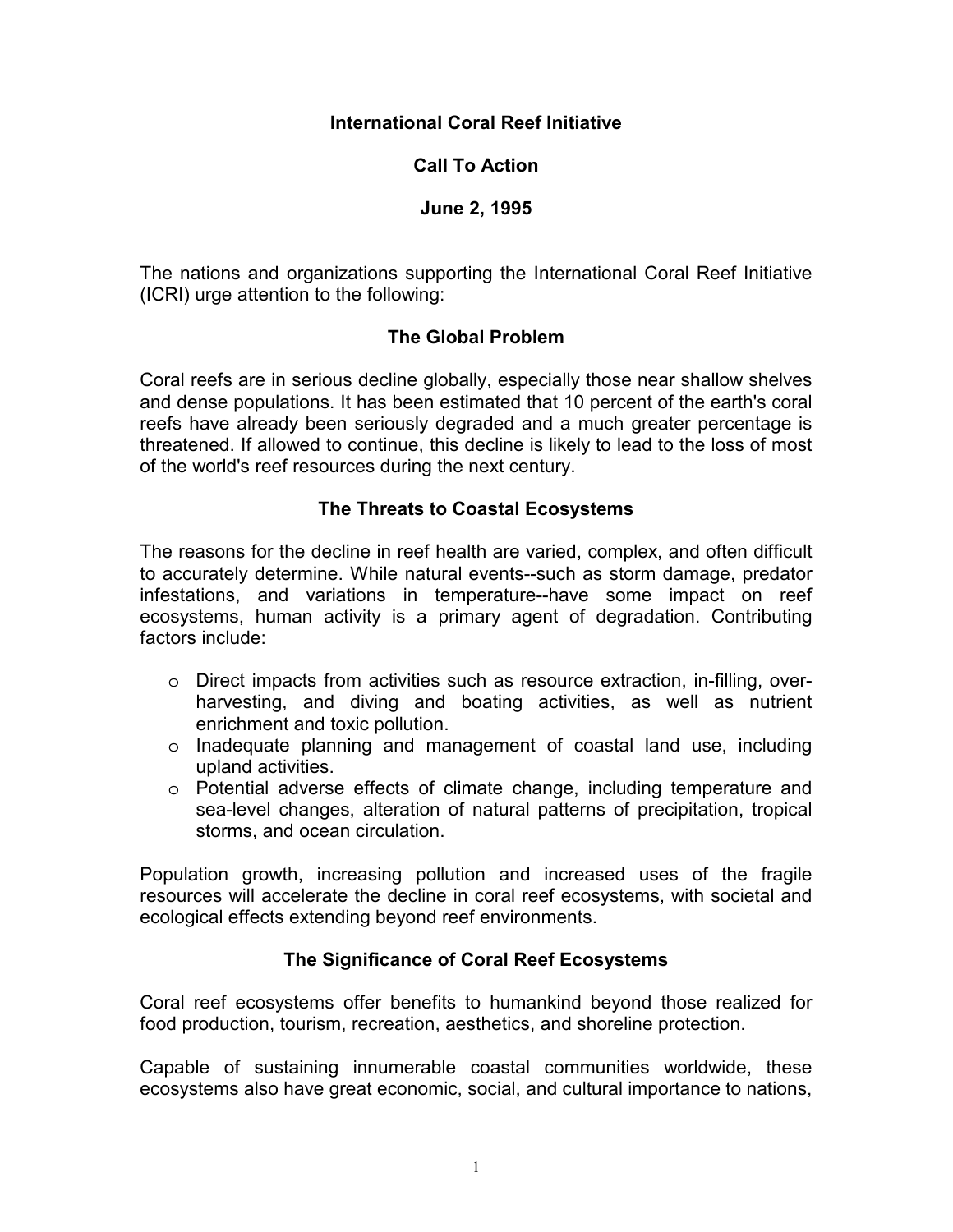and to entire regions. As competition among multiple uses of reef resources increases, so too will their significance to the human populations that depend on them.

Coral reef ecosystems are among the most biologically productive and diverse in the world; they also serve as indicators of environment health. These facts were recognized at the 1992 United Nations Conference on Environment and Development, where coral reefs and associated systems were accorded a high priority for protection in Agenda 21.

# **Reducing the Threats**

Threats from human-related impacts can be minimized or eliminated through:

- o Improved and sustained management practices.
- o Increased national and local capacities for coral reef ecosystem management.
- o Increased political support for managing coral reef ecosystems; and
- o The sharing of existing important and new information related to maintaining the health of these ecosystems.

**The ICRI governments endorse the following measures, to be implemented through global, regional, and national actions:** 

# **Coastal Management**

- o Incorporate integrated coastal management measures into local, national, and regional coastal development plans and projects, and support their long-term implementation. These measures will serve as the framework for achieving the sustainable use of, and maintaining the health of, coral reefs and associated environments.
- o Develop coral reef initiatives (regional, national and/or local). These should use an ecosystem-based, integrated approach that encourages participation and includes programs for community-based management or co-management of reef resources.

# **Capacity Building**

- o Establish regional networks to share knowledge, skills, and information.
- o Develop and support educational and informational programs aimed at reducing adverse impacts of human activities.
- o Establish information exchanges with stakeholder communities.